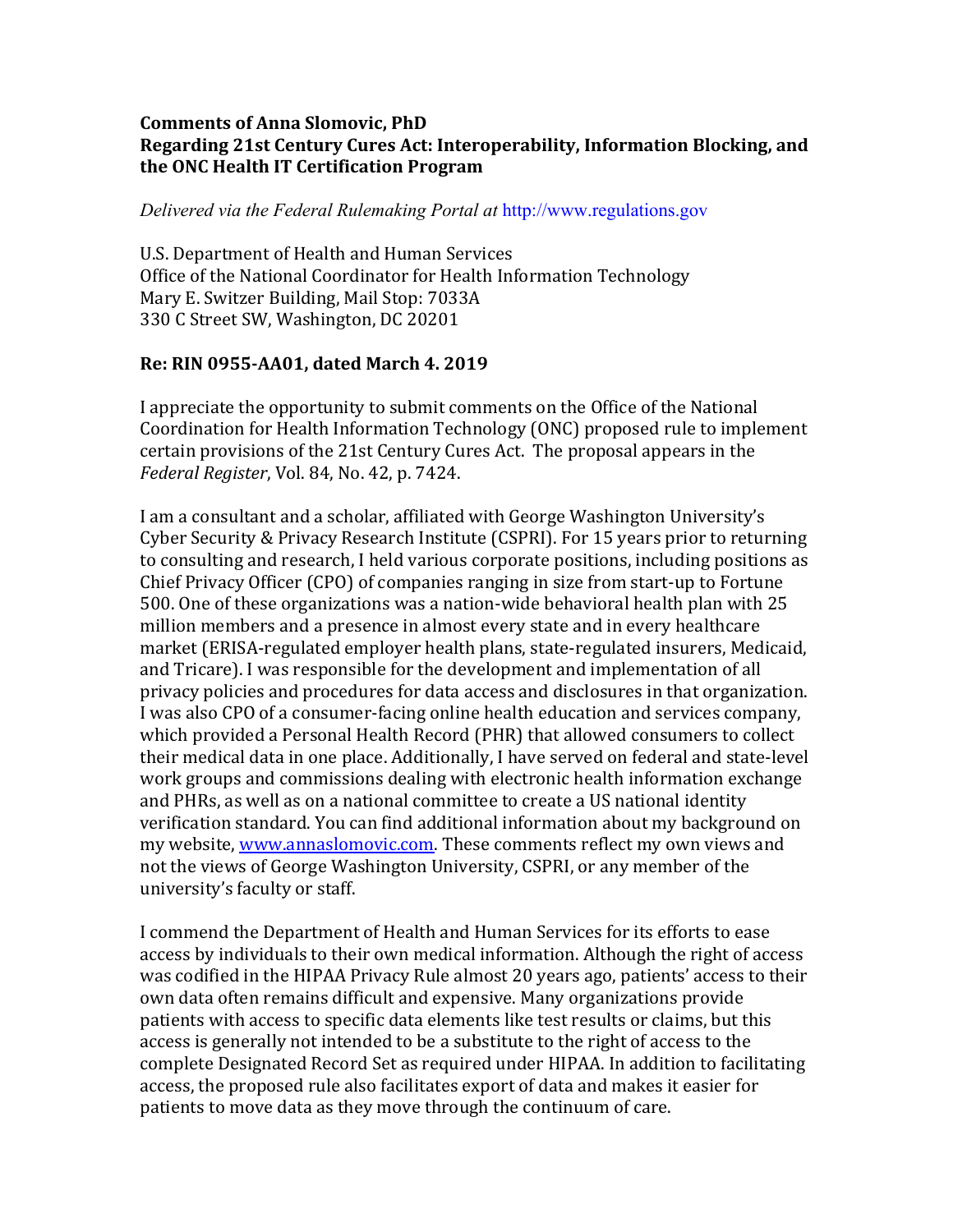I also commend ONC for expanding the definition of information subject to access by the individual. Inclusion of information "directly from an individual, or from technology that the individual has elected to use" (p. 7513) makes it more likely that the individual will get all data related to him or her.

However, we must make sure that increased access to data does not harm those it is supposed to help. My comments on the NPRM fall into three categories: access to and disclosure of health data; identity and patient record matching; and the need to strengthen the patients' ability to correct or amend their records, which is missing from the rulemaking.

## *Access and disclosure*

The proposed rule turns the HIPAA Privacy Rule on its head. As noted on p. 7527, HIPAA permits but does not require information disclosure in most circumstances. Patient access to their own data is one of the few cases in which the HIPAA Privacy Rule requires disclosure. In contrast, the ONC proposed rule requires disclosure in all circumstances unless an exception applies. By requiring disclosure the proposed rule risks undermining the protections of the HIPAA Privacy Rule. Exceptions and sub-exceptions in the proposed rule are not sufficient to allay this concern.

ONC notes that its privacy exception and sub-exceptions mirror the requirements of state and federal privacy laws. (p. 7526) In combination with the reversal of the HIPAA approach to data disclosure, the ONC rule will prevent providers from offering greater privacy protections to their patients than required by law. This approach does not recognize that the HIPAA Privacy Rule was intended as a "floor" of privacy protection, not a "ceiling." Many states either don't have privacy laws that cover health information or have relaxed their privacy protections to be "consistent" with HIPAA. Allowing multi-state organizations to implement policies that comply with the strictest laws in at least one state  $(p. 7528)$  is helpful, but it will penalize patients who use providers operating in a single state that does not have adequate protections for health information. I urge ONC to adopt the HIPAA Privacy Rule approach that permits but does not require disclosure except to the patient, the Secretary, and in other cases specified in the HIPAA Privacy Rule.

In addition to the general concern about the disclosure regime, I have some specific concerns and suggestions for addressing them.

#### **Disclosure to the individual or individual's representative**

I am alarmed by ONC's statement that "[d]isagreement with the individual about the worthiness of the third party as a recipient of EHI, or even concerns about what the third party might do with the EHI, except for reasons such as those listed in the "preventing harm" exception, are not acceptable reasons to deny an individual's request." (p. 7536) This statement reflects the position of the HHS Office for Civil Rights, as stated in its recent guidance on apps and patient right of access. However,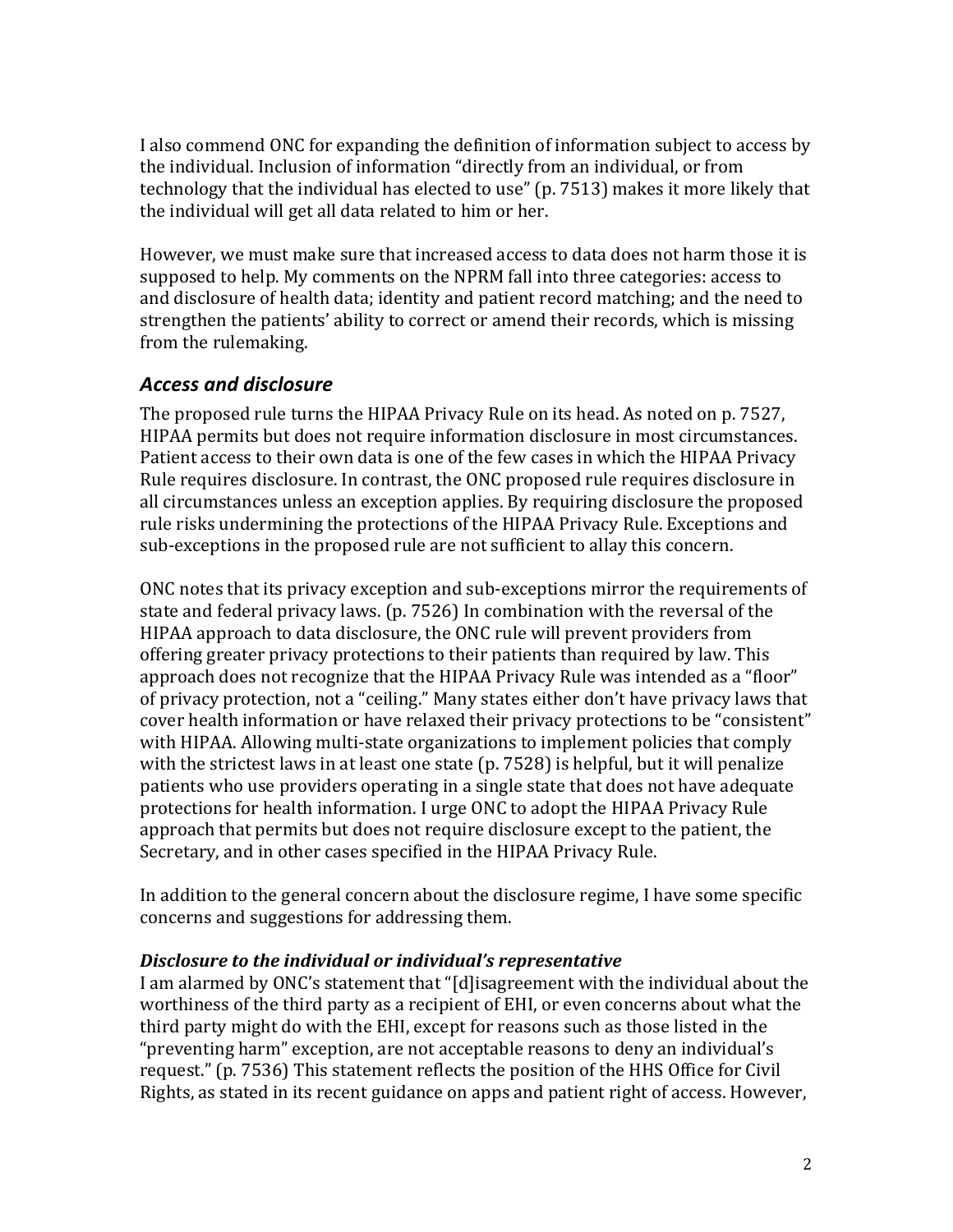in combination with the ONC prohibition on vetting apps  $(p. 7486)$ , the proposed rule opens the door to the acquisition and distribution of sensitive health information by unscrupulous app developers.

Dr. Donald Rucker, National Coordinator for Health IT, has stated that it should be up to patients "to decide whether the potential benefit of an app to manage their health care information and medical conditions outweighs potential risks."<sup>1</sup> Unfortunately, the notion that patients are in a position to make an informed tradeoff between the costs and benefits of using apps is a fallacy. As shown by multiple studies, individuals often have no way of knowing how apps use and disclose their information, or what they are agreeing to when they grant permissions to an app.<sup>2</sup> Research shows that many apps have poor security<sup>3</sup> and that users are significantly more vulnerable to attacks on mobile devices than on desktops.<sup>4</sup> The use of apps may not be a tradeoff between cost and benefit but an expression of resignation to the fact that it is impossible to live in a modern society without using apps and devices that violate one's privacy.<sup>5</sup>

The fact that patients will need to authenticate through the app can make matters worse since it can allow a malicious developer to steal and sell patient access credentials. 

know-who-your-iphone-is-talking/.

 

<sup>&</sup>lt;sup>1</sup> Statement of Donald Rucker, M.D., National Coordinator for Health Information Technology Office of the National Coordinator for Health IT Department of Health and Human Services, before the Senate Committee on Health, Education, Labor and Pensions, May 7, 2019, https://www.help.senate.gov/imo/media/doc/Rucker.pdf.

 $^2$  For a recent study of information disclosure by non-HIPAA-regulated health apps to second, third and even fourth parties, see Ouinn Grundy et al., "Data sharing practices of medicines related apps and the mobile ecosystem: traffic, content, and network analysis," *BMJ* 2019;364:1920, http://dx.doi.org/10.1136/bmj.1920, February 25, 2019. The study covers Android health apps, but apps on the iPhone also collect and disclose data without notifying users. Geoffrey A. Fowler, "It's the middle of the night. Do you know who your iPhone is talking to?" The Washington Post, May 28, 2019, available at https://www.washingtonpost.com/technology/2019/05/28/its-middle-night-do-you-

 $3$  See, e.g., Mary Butler, "PHI of Thousands of Mobile Health App Users at Risk in Mobile App Security Breach," Journal of AHIMA, July 11, 2018, available at

https://journal.ahima.org/2018/07/11/phi-of-thousands-of-mobile-health-app-users-atrisk-in-mobile-app-security-breach/.

 $4$  According to the 2019 Verizon Data Breach Investigations Report, "the confluence of design and how users interact with mobile devices make it easier for users to make snap, often uninformed decisions—which significantly increases their susceptibility to social attacks on mobile devices." at

https://enterprise.verizon.com/resources/reports/dbir/2019/results-and-analysis/. <sup>5</sup> Joseph Turow, Michael Hennesy and Nora Draper, "The Tradeoff Fallacy," Annenberg School for Communication, University of Pennsylvania, June 2015, available at https://www.asc.upenn.edu/news-events/publications/tradeoff-fallacy-how-marketersare-misrepresenting-american-consumers-and.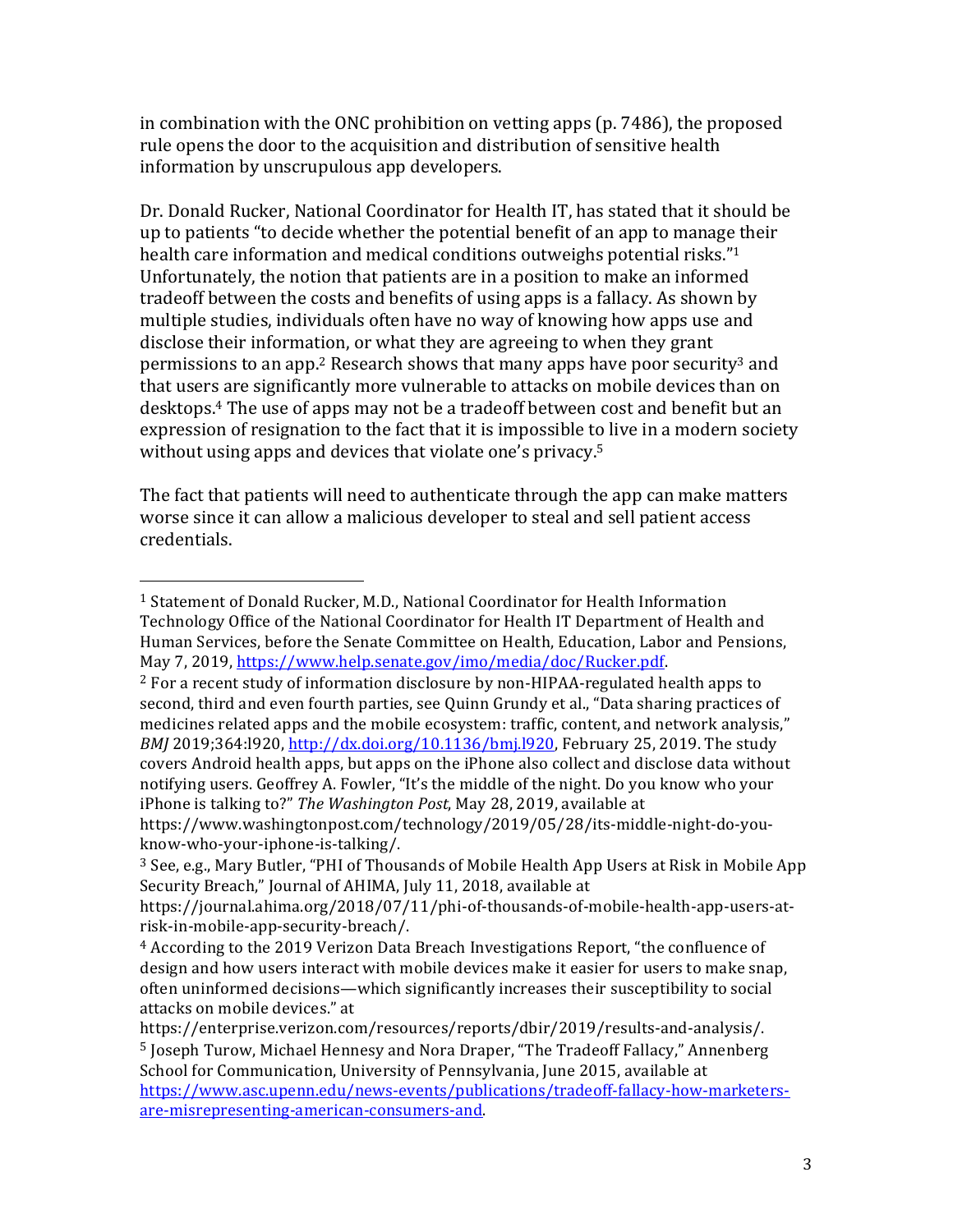I suggest that ONC make the following changes to the proposed rule.

• *Encourage providers to vet or delegate vetting of apps and to set privacy and* **security requirements for apps**. Vetting would allow providers or their delegates to require apps to have a privacy policy, to disclose what other information an app will collect from the patient's device (e.g., contacts, location, photos, etc.), and to notify patients that data will no longer be protected under HIPAA after it is downloaded. ONC should also permit providers to remove an app from their system not just for malicious behavior but also if an app is found to behave in contravention of its approved privacy policy or is found to be a conduit for inappropriate data acquisition.<sup>6</sup> In recent testimony Dr. Rucker discussed Apple's Health Record app for the iPhone as a success without noting that Apple has strict rules for app developers, including requirements for a privacy policy and special requirements for medical apps.<sup>7</sup> In her testimony at the same hearing, Dr. Kate Goodrich noted that Centers for Medicare & Medicaid Services (CMS) has taken several steps to protect patients who download data through the Blue Button 2.0 program. $8$  ONC should not restrict providers from protecting patients at least to the same extent.

App vetting is not simple or easy.<sup>9</sup> It is encouraging that the proposed rule permits API Technology Suppliers to exercise additional developer vetting as a value-added service. However, the proposed rule sets up barriers to effective vetting. The requirement that vetting be limited to verifying "the authenticity of an application developer" and be completed within five business days (p. 7486,  $\S$ )  $170.404(a)(2)(ii)(C)$  will severely limit vetting that can be performed, particularly if an application developer is located overseas. The fact that vetting is a value-added service and not a requirement, combined with the warning that such vetting may contravene the Cures Act, makes it more likely that

 

 $6$  For example, Cambridge Analytica was using data collected as part of a research study for political manipulation. Discovery of such behavior should be sufficient cause to kick an app off a provider's system, even if the app was not hurting the system.

<sup>&</sup>lt;sup>7</sup> Apple App Store Review Guidelines, https://developer.apple.com/appstore/review/guidelines/, accessed on March 1, 2019.

 $8$  Statement of Kate Goodrich, M.D, Director, Center for Clinical Standards and Quality, and Chief Medical Officer, Centers for Medicare & Medicaid Services, before the Senate Committee on Health, Education, Labor and Pensions, May 7, 2019, https://www.help.senate.gov/imo/media/doc/Goodrich1.pdf.

 $9$  For example, the Greater New York Hospital Association's for-profit GNYHA Ventures, created a subsidiary, Happtique, to operate a certification program for health apps. The program was shut down after a CEO of a health IT company found that two of 16 certified apps had serious security issues. Brian Dolan, "Happtique suspends mobile health app certification program," MobiHealthNews, December 13, 2013,

https://www.mobihealthnews.com/28165/happtique-suspends-mobile-health-appcertification-program/.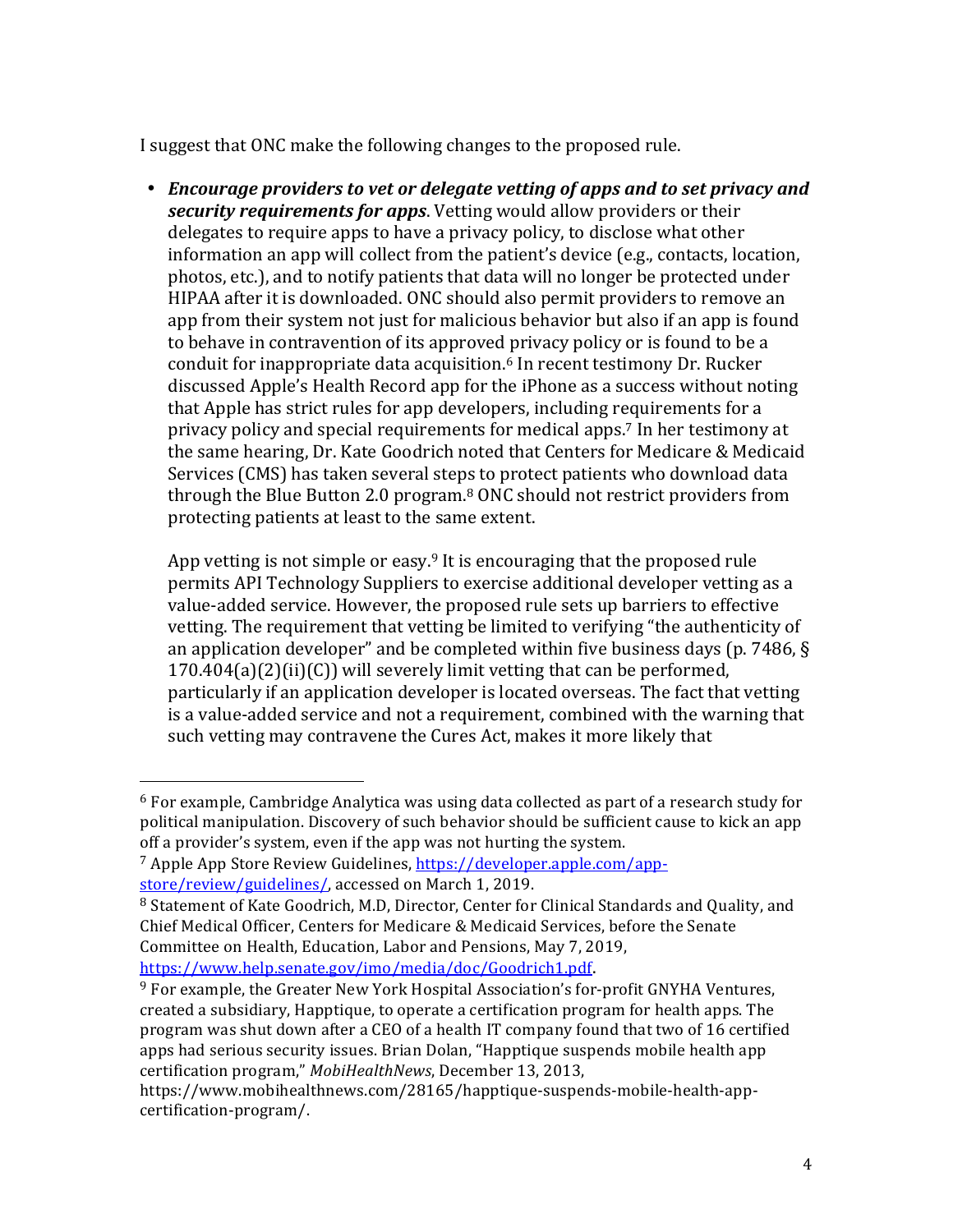incompetent and malicious developers will obtain access to patient health data through marketing or other manipulation. I urge ONC to relax the requirement and permit effective vetting of apps that will have access to EHI.

- Prohibit covered entities from offering apps as the only means of data access *and export*. Although patients value access to and interaction with their providers' EHRs,<sup>10</sup> there are few statistics on the extent to which patients download their data. I urge ONC to prohibit covered entities from limiting access to patient data only to apps, or from making access via any mechanism other than apps difficult and/or expensive. Consumers have little control over the way apps collect, use and disclose their health data. They should be able to obtain their data in a digital format that does not require giving data to a third party.
- Require apps to record metadata for all modifications of the clinical record. When I was involved with building PHRs, patient ability to modify records was a barrier to adoption for both patients and providers. Patients did not want to collect and retain medical records if they could not correct errors or at least amend or clarify records before giving them to their next provider. At the same time, providers were concerned that if patients could modify records, the originating organization might be held liable for adverse events resulting from actions taken on the basis of modified records. Nor did receiving providers trust records that may have been modified by patients. A requirement to attach metadata on the clinical side helps address this stalemate, but it is not enough. There is also a need to record metadata on the patient side to enable receiving healthcare organizations to identify data modifications after the record left the originating provider. Since HHS is not in a position to regulate non-HIPAA apps used by patients, this requirement can only be implemented by allowing API Technology Suppliers or providers to require apps to attach metadata to patient actions.

## *Exceptions to the requirement to disclose data*

 

I commend ONC for not including an expiration date in the patient request to withhold disclosure of their data. Patients shouldn't have to keep track of their requests in order to keep them in force.

I also commend ONC for adopting a standard for data segmentation. The ability to disclose or withhold specific types of health data increases patient trust and willingness to share data. I would urge ONC not to limit the ability of patients and providers to withhold particular data types to the requirements of state and federal law.

<sup>&</sup>lt;sup>10</sup> See, e.g., National Partnership for Women & Families survey, 2014,

http://www.nationalpartnership.org/our-impact/news-room/press-statements/newsurvey-patients-increasingly-value-electronic-health-records-eager-for-more-access-andfeatures.html; American Hospital Association annual survey IT supplement, Brief #1, March 2018, https://www.aha.org/system/files/2018-03/expanding-electronic-engagement.pdf.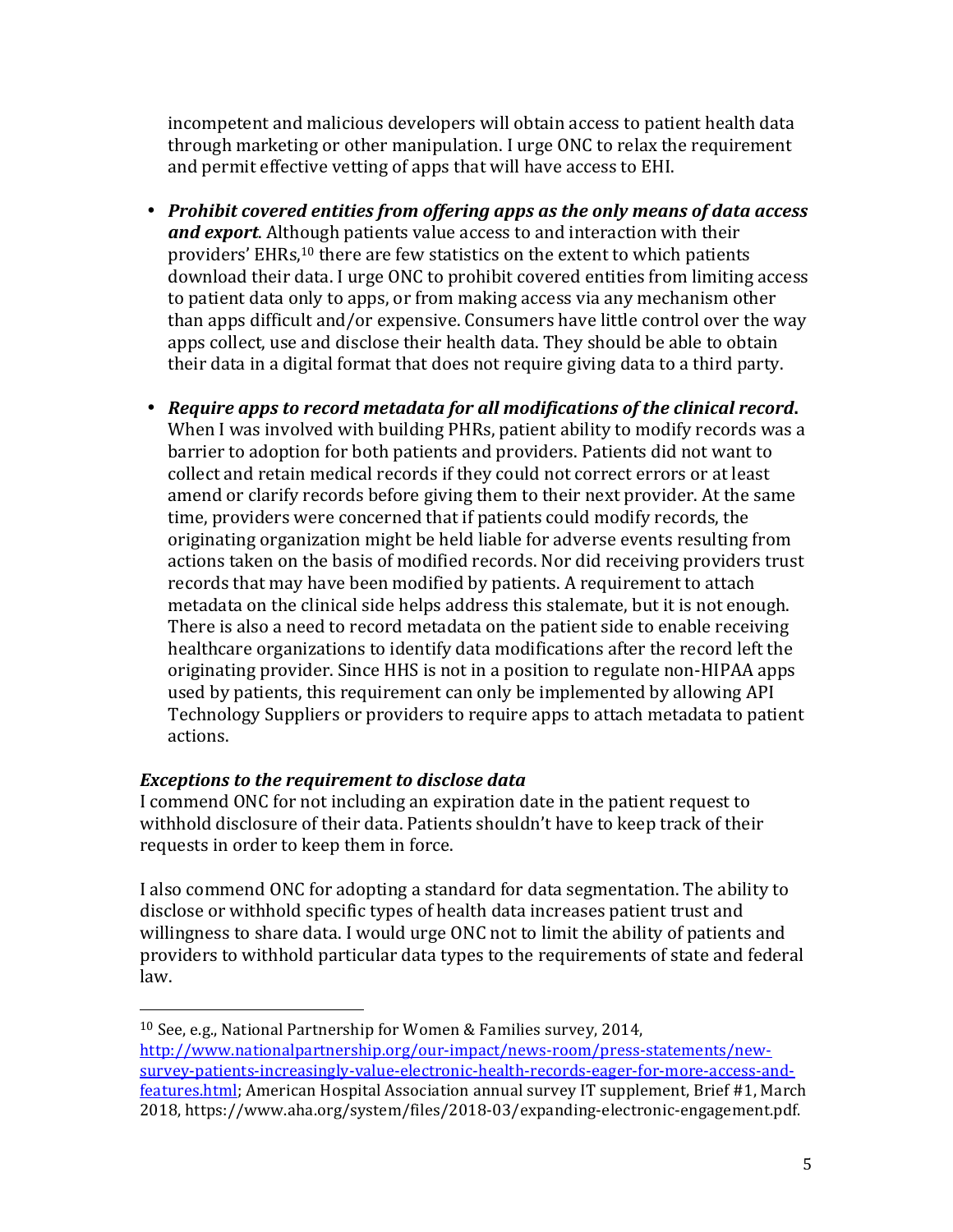Some proposed rule provisions on withholding disclosure at the request of the patient are vague and potentially problematic. What constitutes a "legitimate" basis for refusing to disclose information  $(p. 7532)$ ? For example, in the case of potential spousal abuse, does "legitimacy" require the existence of a police report or some other document? What would constitute "encouragement or inducement by the actor" for a patient request not to share or disclose data? With such ambiguities, it would be easier and less risky for organizations to disclose data and claim that they were required to do so than to try to figure out how to apply the exceptions and subexceptions and take on the risk of being accused of information blocking. Once again, I urge ONC to return to the HIPAA Privacy Rule approach that permits but does not require disclosure of data except under specific circumstances.

### *Disclosures of de-identified data*

De-identified data presents a special concern in the regime proposed by ONC, where data disclosure is required unless an exception applies. There is considerable debate within the privacy community about the extent to which accurate re-identification of de-identified data is possible. The computer science community is working on techniques like k-anonymity and differential privacy that can be mathematically proven to provide defined levels of privacy protection through de-identification.<sup>11</sup> I urge ONC to examine work on de-identification with a view to setting standards that would protect patients from having their data re-identified.

# *Identity and patient record matching*

 

Patient identification is essential for appropriate record matching and appropriate treatment. There are several requirements for inter-organizational matching to be effective. Data must be in standard format. Various organizations must collect data or biometrics that would allow matching with organizations that might have a different set of data or a different preferred matching method. The data set must be difficult for impostors to duplicate. Furthermore, whatever matching method is adopted, it would work best for matching current and future records. Past records, which also have to be matched to the correct patient, may not contain the same data or contain data in the same format. As a result, all patient identification methods, including a unique identifier, have positive and negative aspects.<sup>12</sup>

When examining approaches to patient record matching, ONC should keep in mind that health records have been successfully targeted by identity thieves because they

<sup>&</sup>lt;sup>11</sup> See, e.g., National Academies of Sciences, Engineering, and Medicine. (2017). *Federal Statistics, Multiple Data Sources, and Privacy Protection: Next Steps.* Washington, DC: The National Academies Press. doi: https://doi.org/10.17226/24893.

<sup>&</sup>lt;sup>12</sup> An extensive discussion of different identification methods and their effects on patient matching can be found in The Pew Charitable Trusts, *Enhanced Patient Matching Is Critical* to Achieving Full Promise of Digital Health Records, October 2018.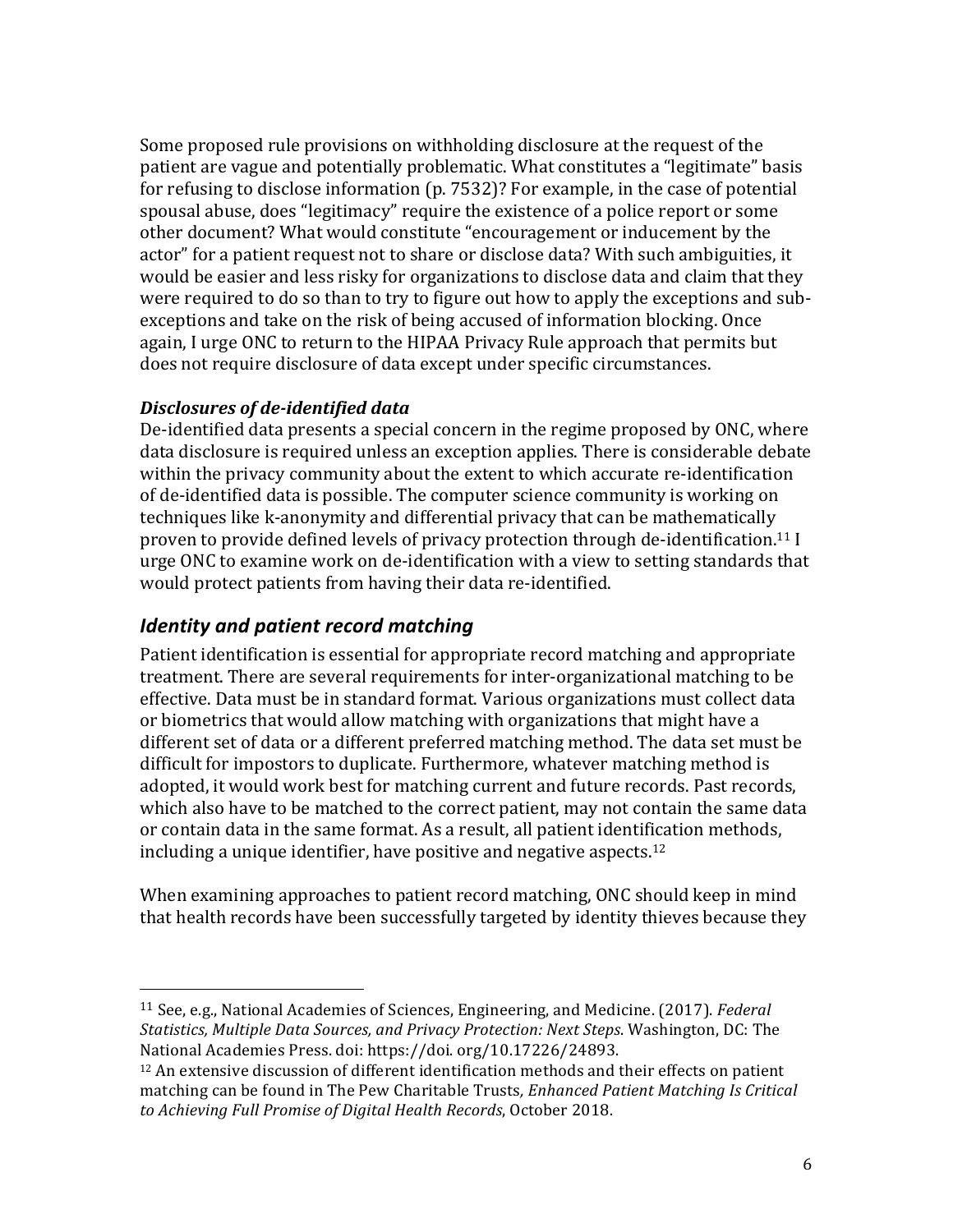are a treasure trove of personal information.<sup>13</sup> ONC should not allow or encourage the collection of so much demographic data for record matching that health records become even more lucrative targets for identity thieves. Extensive collection of demographic information would also facilitate re-identification of de-identified data, which is not subject to the HIPAA Privacy Rule.

In order to effectively deal with identity issues, ONC must differentiate between different uses of identity information.

*Identity verification/proofing for enrollment or registration* requires a provider to determine whether an identity is real and the individual has a right to claim it. If the wrong individual is enrolled, either through error or subterfuge, the rightful owner of the identity may not be able to prove her claim. Proving that one is the rightful owner of an identity is particularly burdensome if a medical record is tied to biometrics, which are difficult and sometimes impossible to change. Identity proofing must be done not only for the patient but also any delegate who can access the patient's data (e.g., a spouse or legal representative).

ONC notes that identity proofing is essential to protect patient privacy and security (p. 7528). However, identity proofing is not always an explicit legal requirement. When ONC restricts an exemption from disclosure to identity verification required by law (p. 7528) and warns providers not to be too stringent in their identity proofing processes (p. 7536), it subjects patients to increased risk of identity theft. I urge ONC to permit providers to perform whatever identity proofing they deem necessary.

Authentication for data access requires that the individual demonstrate that she has the correct credentials, as issued at enrollment. The authentication process does not require the collection or verification of the same data as enrollment. It is usually limited to knowledge of a shared secret ("something you know," e.g., a password), possession of a token ("something you have," e.g., a phone to receive an access code), or display of a characteristic ("something you are," e.g., a registered biometric). Some additional data may be required for authentication when an authentication token is lost, stolen or is otherwise unusable. I suggest that ONC set limits on how much data can be collected or retained for authentication after identity proofing has been completed.

 

 $13$  Although some studies indicate that the price of health records has fallen on the black market because the market is saturated (see, e.g., Maria Korolov, "Black market medical record prices drop to under \$10, criminals switch to ransomware," December 22, 2016, https://www.csoonline.com/article/3152787/black-market-medical-record-prices-dropto-under-10-criminals-switch-to-ransomware.html), health records are still more valuable than other types of personal information (see, e.g., Thomas C. Weiss, "The Black Market for Medical and Health Care Records," Disabled World, February, 17, 2015 (Rev. 06/13/2018) available at https://www.disabled-world.com/editorials/technology/blackmarket.php.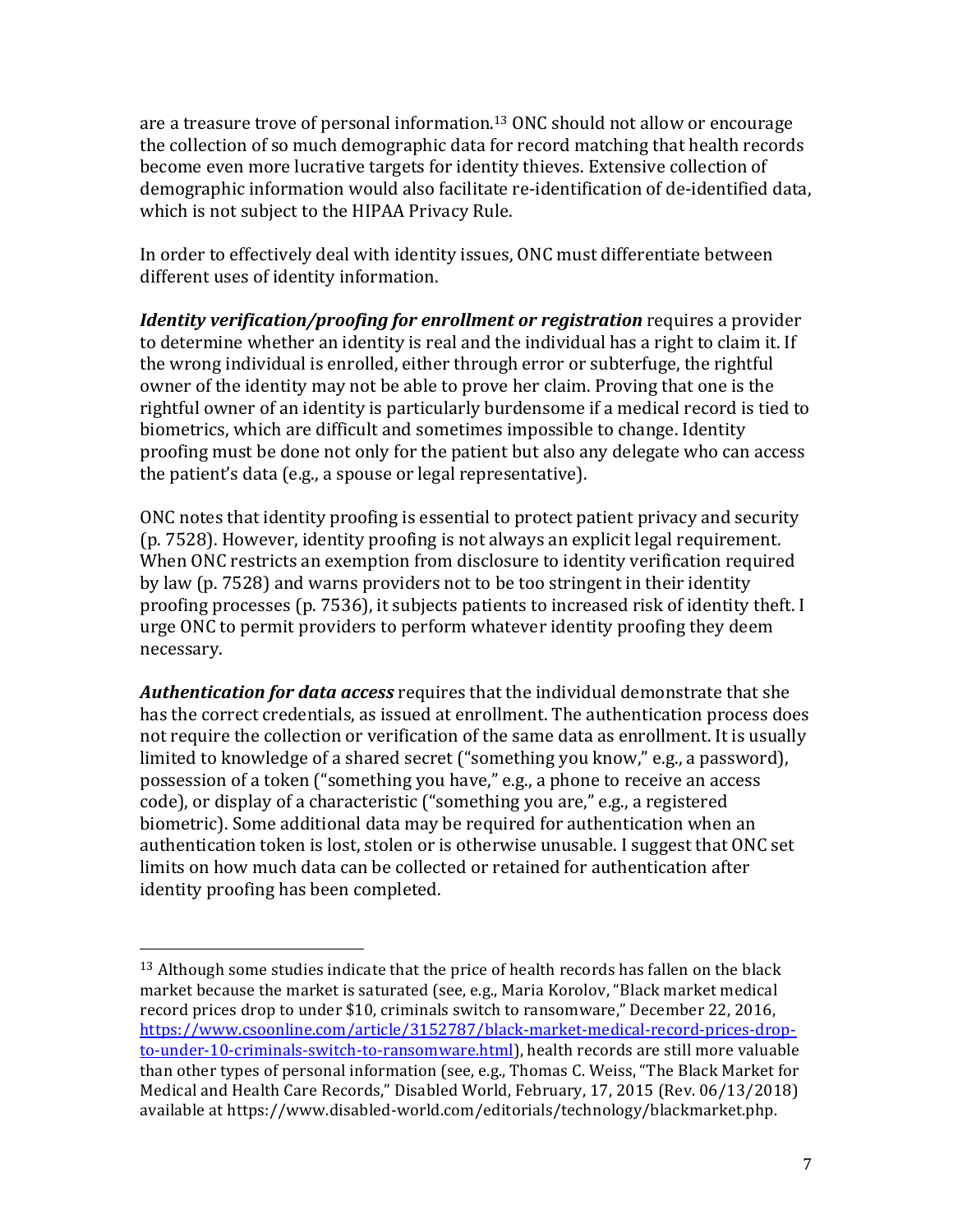*Identity elements for patient record matching* are different from those used for identity verification/proofing or authentication. Identity matching has become big business for analytics firms, particularly those that want to link individual identities across contexts and devices. ONC should not permit or encourage providers and other organizations to collect excessive amounts of personal data, using record matching as an excuse. ONC should also prohibit the use of identity information from the healthcare context in other contexts, such as marketing.

# *Data correction: the missing issue*

 

While the ONC proposed rule focuses on data disclosure, it does not mention data correction. In its discussion of sharing misattributed data, ONC heavily favors data sharing and assumes that providers will be able to determine which data is misattributed, segregate such data, and refrain from sharing it while sharing the rest (p. 7524). These are overly optimistic assumptions.

Error propagation in electronic healthcare systems is a significant concern for all system participants because it can have a "cascading effect," corrupting not only the patient's medical record but also claims data, public health data, and data used for research.<sup>14</sup> It is a particular concern for patients because it can lead to incorrect treatment with serious consequences, including death.

Errors in medical records can arise from a variety of sources, such as mix-ups of samples,<sup>15</sup> incorrect data entry, misinterpretation of data taken out of context,<sup>16</sup> or confusion between what a provider prescribed and what the patient actually did.<sup>17</sup> In case of identity theft, an impostor's medical data can become commingled with the data of the real patient in a way that is difficult to disentangle. With increased information sharing, errors can follow the patient as the data is transferred between organizations. For example, one patient who knew that she had been a victim of medical identity theft used a hospital that neither she nor the impostor ever used. The hospital EHR listed the wrong blood type for her because the hospital pulled in data from another hospital that had treated the impostor.<sup>18</sup>

<sup>&</sup>lt;sup>14</sup> Booz Allen Hamilton, "Medical Identity Theft Final Report," January 15, 2009.

 $15$  See, e.g., CNN, "Breasts Removed By Mistake; Paperwork Slip-Up Blamed," January 21, 2003, http://www.cnn.com/2003/HEALTH/01/20/medical.mistake. A woman had both of her breasts removed after an incorrect diagnosis based on a mix-up of tissue samples. <sup>16</sup> See, e.g., Lisa Wengsness, "Beth Israel Halts Sending Insurance Data to Google," The Boston Globe, April 18, 2009.

<sup>&</sup>lt;sup>17</sup> Val Jones, MD, "The Costs, And Maybe Cost Savings, Of Medication Non-Adherence," August 28, 2015, Better Health, available at https://getbetterhealth.com/the-costs-andmaybe-cost-savings-of-medication-non-adherence/.

<sup>&</sup>lt;sup>18</sup> Joseph Menn, "ID Theft Infects Medical Records," Los Angeles Times, September 25, 2006, http://pnhp.org/news/id-theft-infects-medical-records/. For a more general discussion of medical identity theft see Pam Dixon, "Medical Identity Theft: An Information Crime That Can Kill You," World Privacy Forum, May 3, 2006.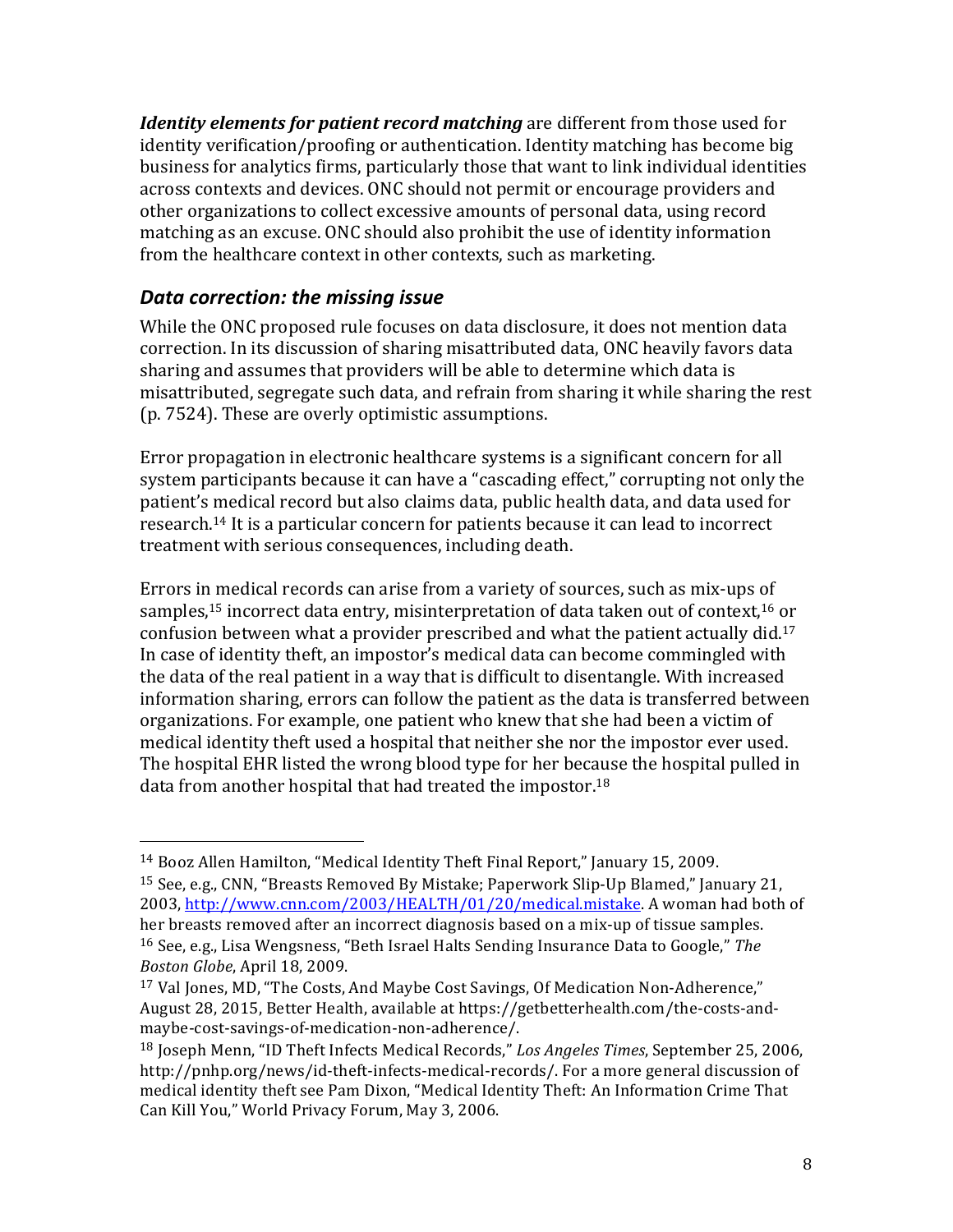Data correction is difficult in the current system.<sup>19</sup> HIPAA allows patients to request an amendment of their records, but does not require record holders to accept the request or to change the record.<sup>20</sup> Record holders may refuse to amend a record for various reasons, including fear of liability, suspicion of fraud, or unwillingness to follow the HIPAA requirement to track down and notify other entities that may have received erroneous data.

Unless patients have real ability to correct errors, greater information sharing will increase the risks to patients that providers will act on incorrect information. Attaching metadata to show provenance helps, but it is not enough. I urge ONC to specify that patients must have the right to correct data errors or at least amend their records to ensure that errors do not propagate uncontrollably.

# *Summary of recommendations*

I urge ONC to change the approach in its proposed rule to respect the HIPAA Privacy Rule, which permits but does not require disclosure except to the patient, the Secretary, and in other specific cases. In addition, I recommend the following changes:

- Access and Disclosure
	- $\circ$  Encourage providers to vet or delegate vetting of apps and to set privacy and security requirements for apps
	- $\circ$  Prohibit covered entities from offering apps as the only means of data access and export
	- $\circ$  Require apps to record metadata for all modifications of the clinical record, including those made by the patient after the data is downloaded to an app
	- $\circ$  Clarify proposed rule provisions on withholding disclosure at the request of the patient
	- $\circ$  Examine work on de-identification techniques such as k-anonymity and differential privacy with a view to setting standards that would protect patients from having their data re-identified
- Identity Issues

 

 $\circ$  Do not allow or encourage the collection of so much demographic data in the name of record matching that health records become even more lucrative target for identity thieves or facilitate re-identification of deidentified data

<sup>&</sup>lt;sup>19</sup> See, e.g., Dave DeBronkart, "Imagine Someone Had Been Managing Your Data, And Then You Looked." Mr. DeBronkart described in his blog post that it took him months to correct an error that identified his x-ray as belonging to a  $53$ -year-old woman rather than a  $59$ year-old man. For a more recent experience, see Christina Farr, "This patient's medical record said she'd given birth twice — in fact, she'd never been pregnant," CNBC, December 6, 2018, https://www.cnbc.com/2018/12/09/medical-record-errors-common-hard-tofix.html.

<sup>&</sup>lt;sup>20</sup> 45 CFR 164.526.